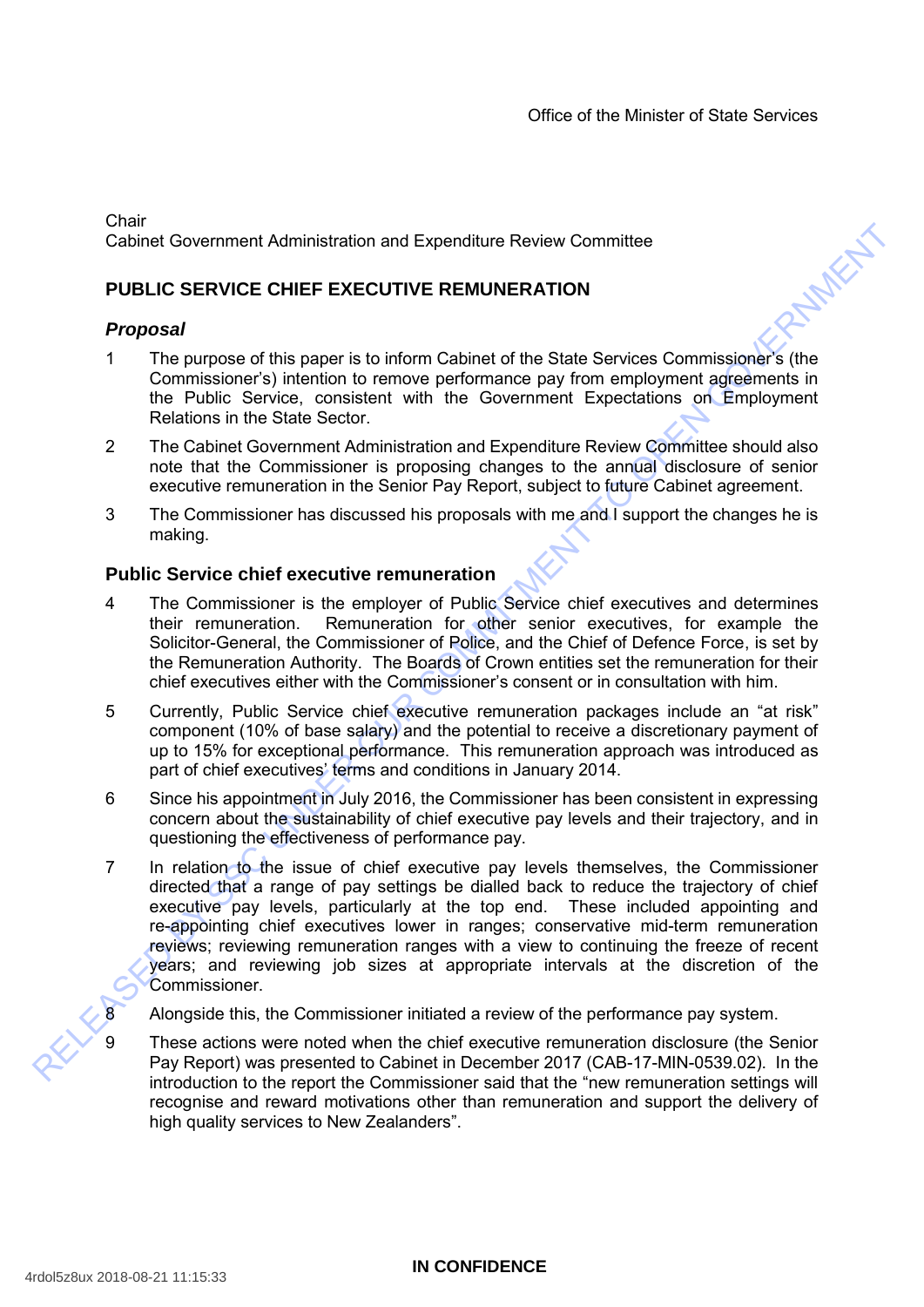10 These actions have resulted in a flattening of the rate of growth of pay levels at the top end although the full effect is yet to be realised. The Commissioner is now addressing the structure of chief executive remuneration packages including the removal of performance pay components.

### **Performance pay**

- 11 In a context where employees demonstrate high levels of intrinsic motivation, international research shows that individualised performance pay is not an effective incentive for higher performance for complex roles such as these.
- 12 Furthermore, it is counter-productive to achieving the collaborative team-based approach and collective leadership that the Commissioner expects of his senior leaders, which is critical to achieving better (joined-up) outcomes for New Zealanders.
- 13 This approach to unified, joined-up leadership is central to creating a New Zealand Public Service that has citizen-focused outcomes and services at its core.
- 14 It is also consistent with the intent of the proposed New Zealand Public Service Act (the rewrite of the State Sector Act) that is currently underway.
- 15 Under the new remuneration approach, Public Service chief executive remuneration will comprise fixed cash based remuneration only, removing any discretionary performance payments.

## **Approach to driving performance**

- 16 For 2018, a new chief executive performance management framework has been introduced. This comprises four key elements:
	- 16.1 Explicit, upfront performance expectations
	- 16.2 Active advice and support from the Commissioner and the State Services **Commission**
	- 16.3 Real-time feedback and review
- 17 The simplified, cash based remuneration approach proposed in this paper completes the new framework.
- 18 It builds on a reworked approach to the recruitment and development of chief executives, introduced in 2017, and is complemented by the use of other performance improvement tools such as the Performance Improvement Framework Reviews.
- 19 Performance management is no longer summative assessment based, backward looking and shaped by a resource heavy process at financial year-end with chief executives assigned ratings against generic expectations.
- The a context where employees demonstrate bigh twees of indirects make the reactive formulation, international terms of the proformance pay is not an effective incentive for higher<br>
performance for complex results and cons 20 The new approach is more appropriately based on a calendar year, with expectations tailored for each chief executive based on and aligned to the priorities of the Government, and the chief executives' respective areas of accountability as heads of departments and system leaders.
	- 21 Real-time feedback is critical to driving performance. This is a foundational component of the new approach, and allows performance discussions, in the most part, to be forward looking.
		- 22 The approach to chief executive remuneration that has been in place relies on chief executives being "objectively" rated to determine the level of discretionary payment they will be awarded. This has meant that a large amount of effort goes into managing the assessment process itself in an attempt to make judgements about chief executives' relative performance. Instead, this effort should be focused on driving performance and delivering results.

#### **IN CONFIDENCE**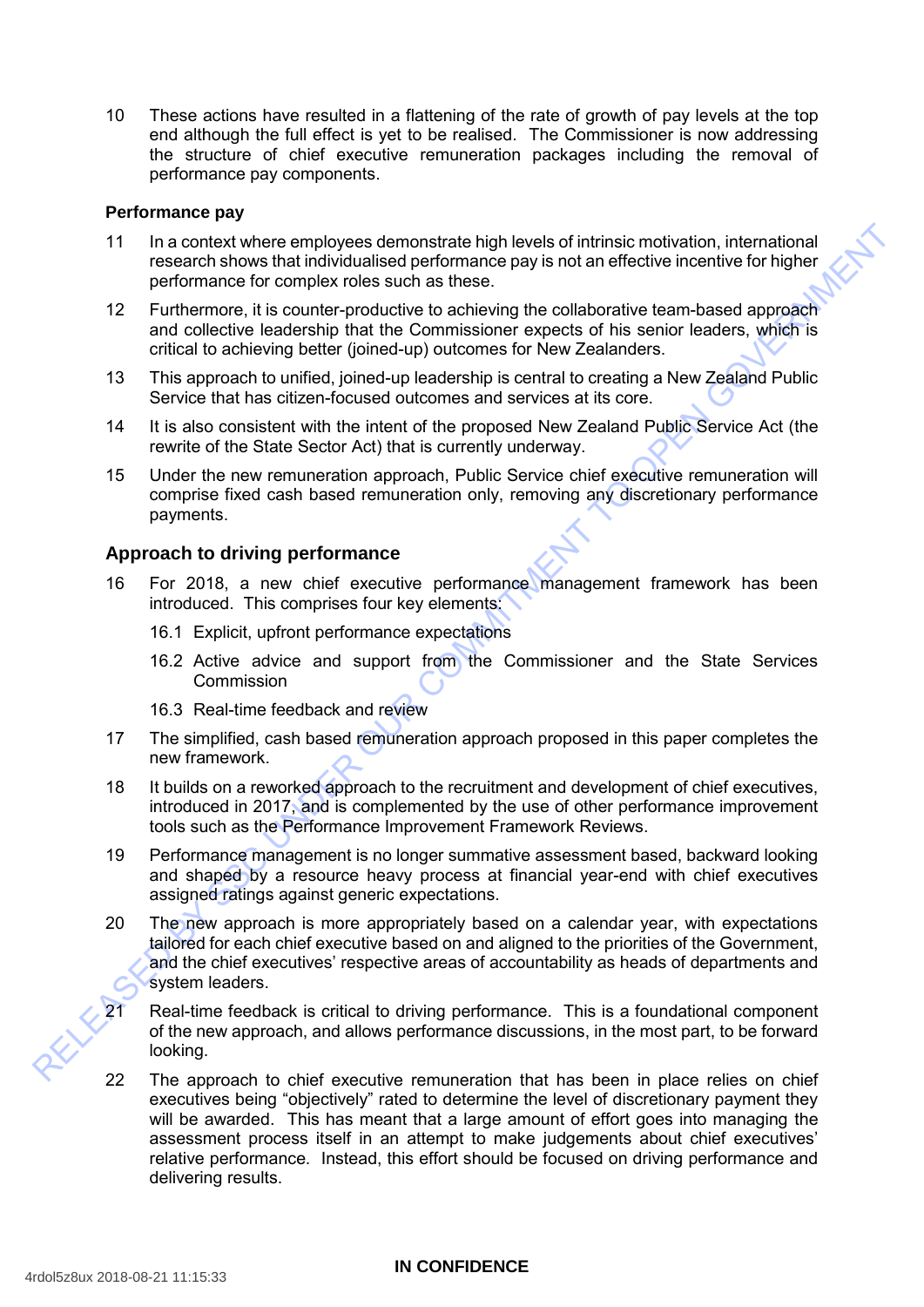23 Restructuring and simplifying remuneration to remove performance pay is the last component of the Commissioner's new approach to managing chief executives' performance in the Public Service.

### **Implementing the removal of performance pay**

- 24 The Commissioner is currently discussing the removal of performance pay with his (chief executive) employees, and following consideration of his proposals by Cabinet, he will write to them offering new contracts, with the intention that revised individual employment agreements (IEAs) will be in place from 1 July 2018.
- 25 The Commissioner does not have the legal authority to mandate these changes and each chief executive must agree to accept a new IEA for the changes to be implemented.
- 26 The Commissioner is confident that the majority of chief executives will move to new IEAs. They understand and accept the rationale for change.
- 27 The Commissioner will also be offering appointment to any vacant roles (including appointments by transfer) only on the basis of the new IEAs. It is anticipated that any old IEAs remaining in place will be able to be transitioned out over a relatively short period.
- 28 The new IEAs will have no earn-back or performance payment provisions. The current earn-back (at-risk) provision will be rolled into the fixed cash based remuneration. Effectively, it is withheld salary and in all but a very small number of cases (one or two a year) has been paid in full, since it was introduced in 2014.
- From continuous performance between the properties and the most of the control of the commutes of the most of the most of the most of the most of the most of the properties and performance of ECA) will be in place from 1 J 29 The potential to receive discretionary performance payments will go. In return, the new IEAs will provide for an annual remuneration review rather than a review once during a three to five-year term; an additional five days' annual leave - the current entitlement of four weeks paid annual holidays is the minimum required by the Holidays Act 2003; and access to some form of income protection insurance. These benefits, which are relatively low cost, are valued by the chief executives.
	- 30 Annexed to this paper is a diagram illustrating changes proposed to the remuneration package for an "average" Public Service chief executive. It shows that the potential remuneration available as a result of the removal of performance pay will decrease.
	- 31 The extent of change in actual remuneration for each chief executive is dependent on the level of performance payment each chief executive has previously received. These changes will first be reported in the Senior Pay Report for the 2018/19 year.

## **Impact of changes in remuneration**

- 32 The following graph shows the impact of the changes (both the changes to pay settings and the removal of performance pay) to the overall cost of CE remuneration that the Commissioner is taking. It compares the trajectory based on the former policy settings and remuneration structure with the new regime.
- 33 It is clear that the new approach significantly constrains the growth of CE remuneration.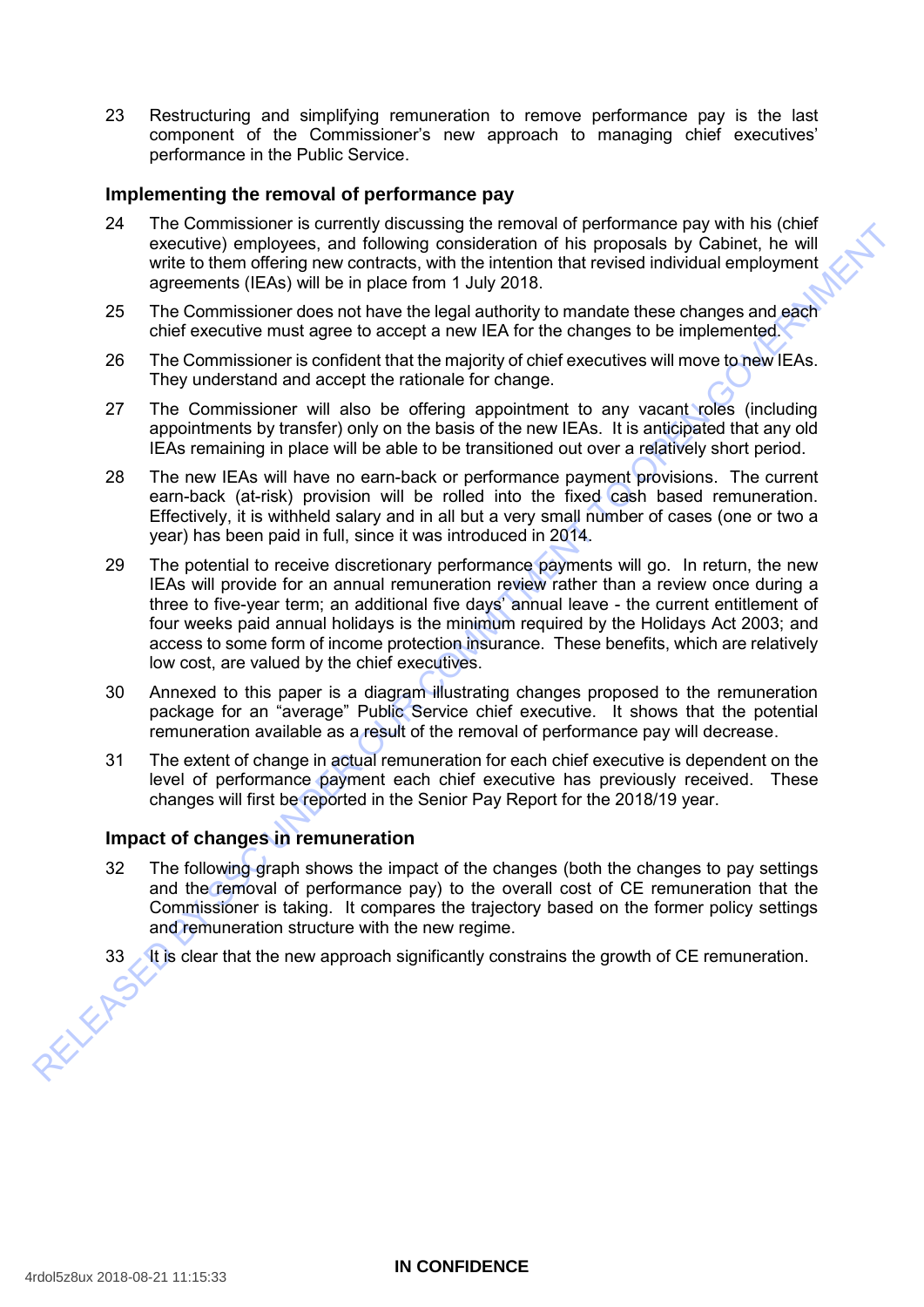

## **Performance pay in the Public Service**

- 34 Around 1,500 people or 3.1% of Public Service employees received performance payments in 2017, with an average payment of \$2,647. Sixty percent of these were made by four departments, (the Ministry of Business, Innovation and Employment, the Ministry of Foreign Affairs and Trade, Land Information New Zealand, and the Department of Internal Affairs), although overall 22 of 29 agencies awarded performance payments.
- 35 In certain circumstances it may be appropriate to recognise exceptional performance in relation to a very specific deliverable with a moderate one-off payment. However, for much the same reasons as those pertaining to chief executives, the Commissioner considers that a contractual entitlement to performance pay is not an appropriate component of general public service remuneration.
- 36 On 5 March 2018, Cabinet agreed *Government Expectations on Employment Relations in the State Sector*. These Expectations make it a priority for core Public Service departments to work toward removing at-risk pay and performance bonuses from pay policies and employment agreements.
- 37 As the employer of their agency's staff, each chief executive has responsibility for employment terms and conditions. However, the Commissioner will encourage and support chief executives to achieve the removal of performance pay over the next two years. He will write to chief executives setting out this expectation and intends to produce guidance to assist a transition to agreements without performance pay, including what might be the acceptable proportion of performance pay to roll into base salary.
- At this point it is not thought necessary to provide additional legislative mechanisms to achieve the outcomes sought. We are, however, considering the need for the ability to set stronger central expectations around employment terms and conditions as part of the work on the New Zealand Public Service Act (the rewrite of the State Sector Act).

#### **IN CONFIDENCE**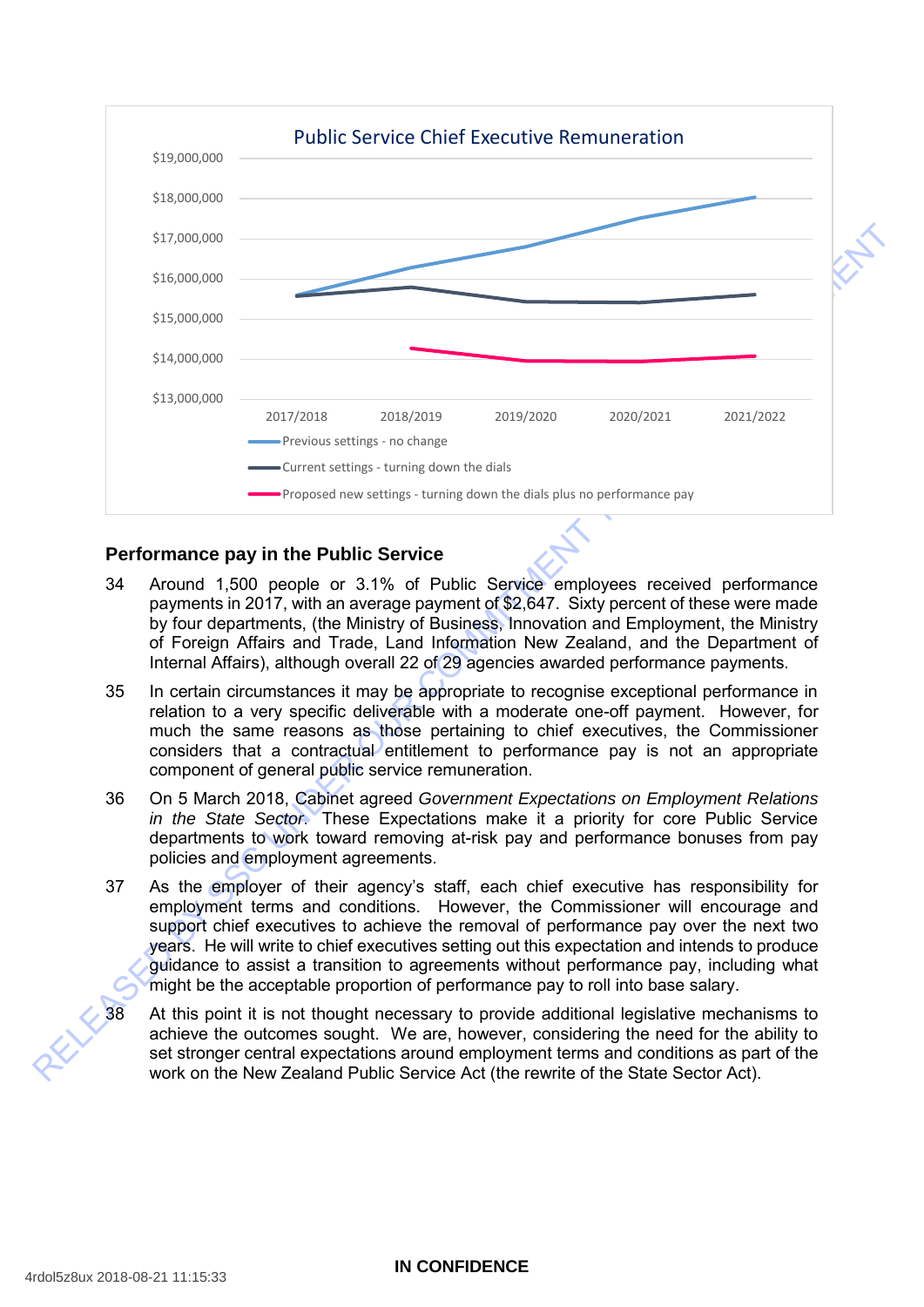## **Remuneration disclosure**

- 39 Each year the Commissioner reports on the pay and cash value of benefits for Public Service and Crown Entity chief executives. The disclosure is based on what a chief executive in the role has actually received in the year rather than what they earned for the given period. The data is, therefore, subject to variation due to the timing of performance payments, the number of fortnights in a year and the like. This makes interpretation difficult and does not always represent what the remuneration for the role actually is.
- 40 Cabinet must agree to significant changes to the report.<br>
to present a future Cabinet Paper outlining a new accruces<br>
easily understood and relevant, and will continue to must<br>
transparency and accountability in the spe Cabinet must agree to significant changes to the reporting regime and its basis. I intend to present a future Cabinet Paper outlining a new accrual based regime that will be more easily understood and relevant, and will continue to meet the disclosure objectives of transparency and accountability in the spending of public moneys.

## **Communicating these decisions**

41 Any communication related these changes will be managed by the Commissioner in consultation with my office.

## **Financial implications**

Expenditure on Public Service chief executive remuneration and employment costs will remain within appropriation.

## **Human rights**

 $N/A$ 

## **Legislative implications**

 $N/A$ 

# **Regulatory Impact Analysis**

 $N/A$ 

## **Gender implications**

 $N/A$ 

## **Disability perspective**

 $N/A$ 

## **Recommendations**

- It is recommended that Cabinet:
	- Note that, since his appointment, the State Services Commissioner (the Commissioner) has taken action to address his concerns about chief executive remuneration, including the effectiveness of performance pay.
	- Note that the Commissioner is taking a new approach to managing the performance of Public Service chief executives, which includes changing the structure of their remuneration.
	- **Note** that the Commissioner intends to remove performance pay from chief executive employment agreements from 1 July 2018.
	- 4 **Note** that these changes will be reflected in the 2018/19 Senior Pay Report.
	- 5 **Note** that I will report back to Cabinet on the changes the Commissioner is intending to make on the format of the Senior Pay Report.

#### **IN CONFIDENCE**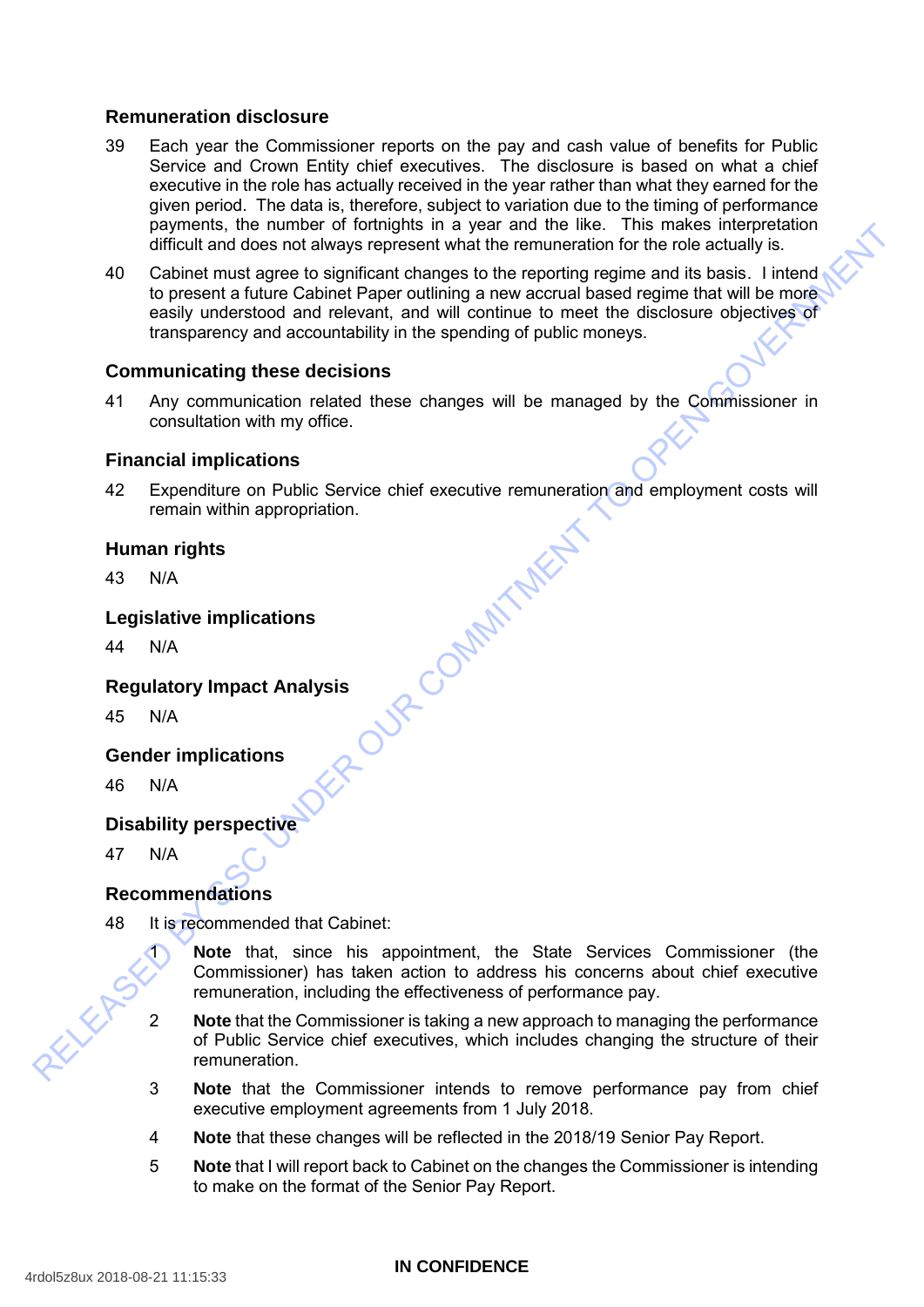6 **Note** that the Commissioner will ensure that the Government's priority, as set out in the Government Expectations on Employment Relations in the State Sector, to remove performance pay in the Public Service, is met.

Authorised for loagement<br>Minister of State Services<br>Minister of State Services<br>RELEASED BY SC UNDER OUR COMMITMENT TO OPEN GOVERNMENT Authorised for lodgement Hon Chris Hipkins **Minister of State Services**